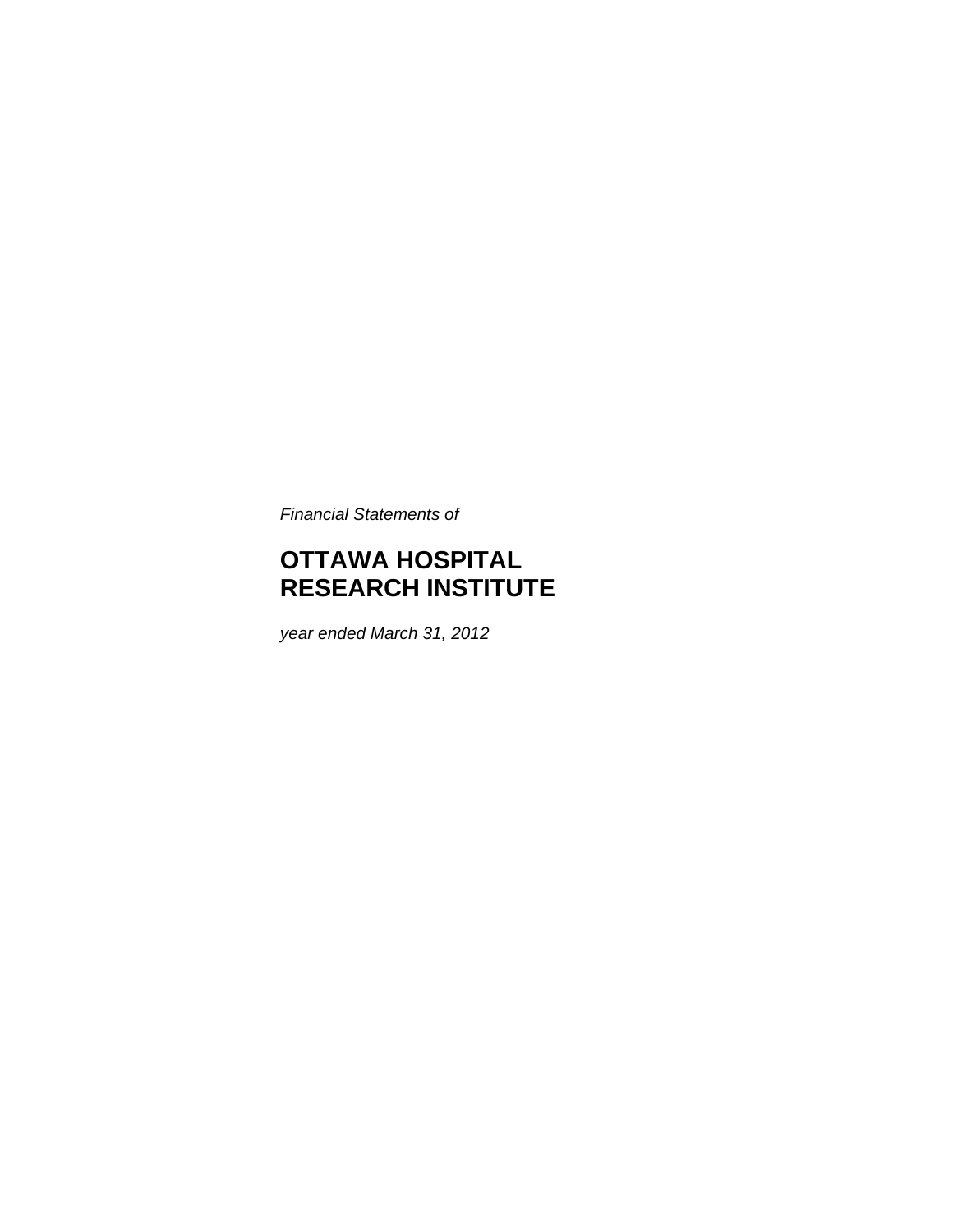# Deloitte.

Deloitte & Touche LLP 800 - 100 Queen Street Ottawa ON K1P 5T8 Canada

Tel: (613) 236–2442 Fax: (613) 236–2195 www.deloitte.ca

# **Independent Auditor's Report**

To the Members of the Ottawa Hospital Research Institute

# *Report on the Financial Statements*

We have audited the accompanying financial statements of the Ottawa Hospital Research Institute, which comprise the statement of financial position as at March 31, 2012 and the statements of operations, changes in net assets and cash flows for the year then ended and a summary of significant accounting policies and other explanatory information.

# *Management's Responsibility for the Financial Statements*

Management is responsible for the preparation and fair presentation of these financial statements in accordance with Canadian generally accepted accounting principles, and for such internal control as management determines is necessary to enable the preparation of financial statements that are free from material misstatement, whether due to fraud or error.

# *Auditor's Responsibility*

Our responsibility is to express an opinion on these financial statements based on our audit. We conducted our audit in accordance with Canadian generally accepted auditing standards. Those standards require that we comply with ethical requirements and plan and perform the audit to obtain reasonable assurance about whether the financial statements are free from material misstatement.

An audit involves performing procedures to obtain audit evidence about the amounts and disclosures in the financial statements. The procedures selected depend on the auditor's judgment, including the assessment of the risks of material misstatement of the financial statements, whether due to fraud or error. In making those risk assessments, the auditor considers internal control relevant to the entity's preparation and fair presentation of the financial statements in order to design audit procedures that are appropriate in the circumstances, but not for the purpose of expressing an opinion on the effectiveness of the entity's internal control. An audit also includes evaluating the appropriateness of accounting policies used and the reasonableness of accounting estimates made by management, as well as evaluating the overall presentation of the financial statements.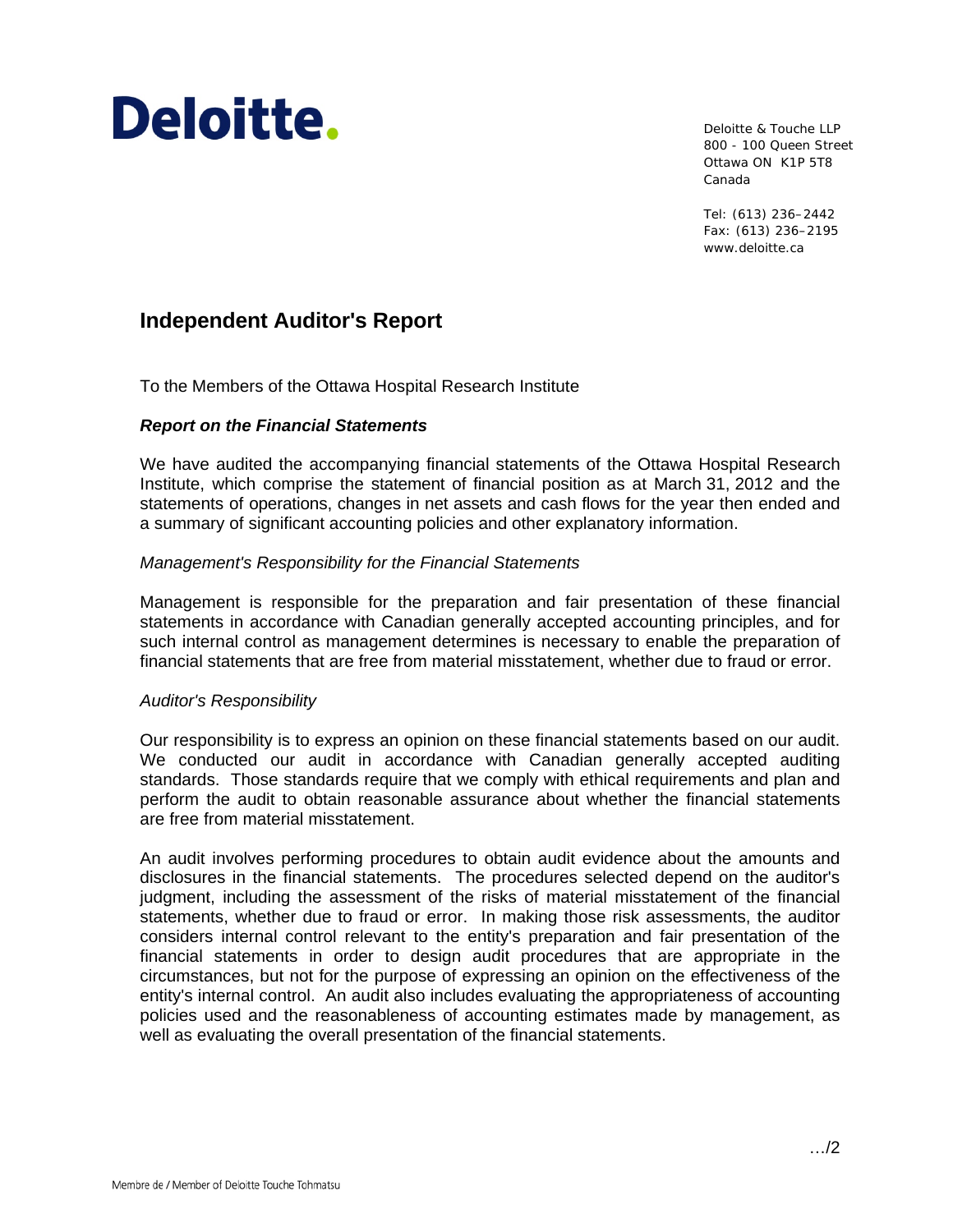# **Independent Auditor's Report (Continued)**

## *Auditor's Responsibility (Continued)*

We believe that the audit evidence we have obtained is sufficient and appropriate to provide a basis for our audit opinion.

#### *Opinion*

In our opinion, the financial statements present fairly, in all material respects, the financial position of the Ottawa Hospital Research Institute as at March 31, 2012, and the results of its operations and its cash flows for the year then ended in accordance with Canadian generally accepted accounting principles.

#### *Other Matter*

The financial statements as at March 31, 2011 and for the year then ended were audited by other auditors whose report dated June 22, 2011, expressed an unmodified opinion on those statements.

# *Report on Other Legal and Regulatory Requirements*

As required by the Ontario Corporations Act, we report that, in our opinion, these principles have been applied on a basis consistent with that of the preceding year.

Deloitte stouche LLP

Chartered Accountants Licensed Public Accountants

June 28, 2012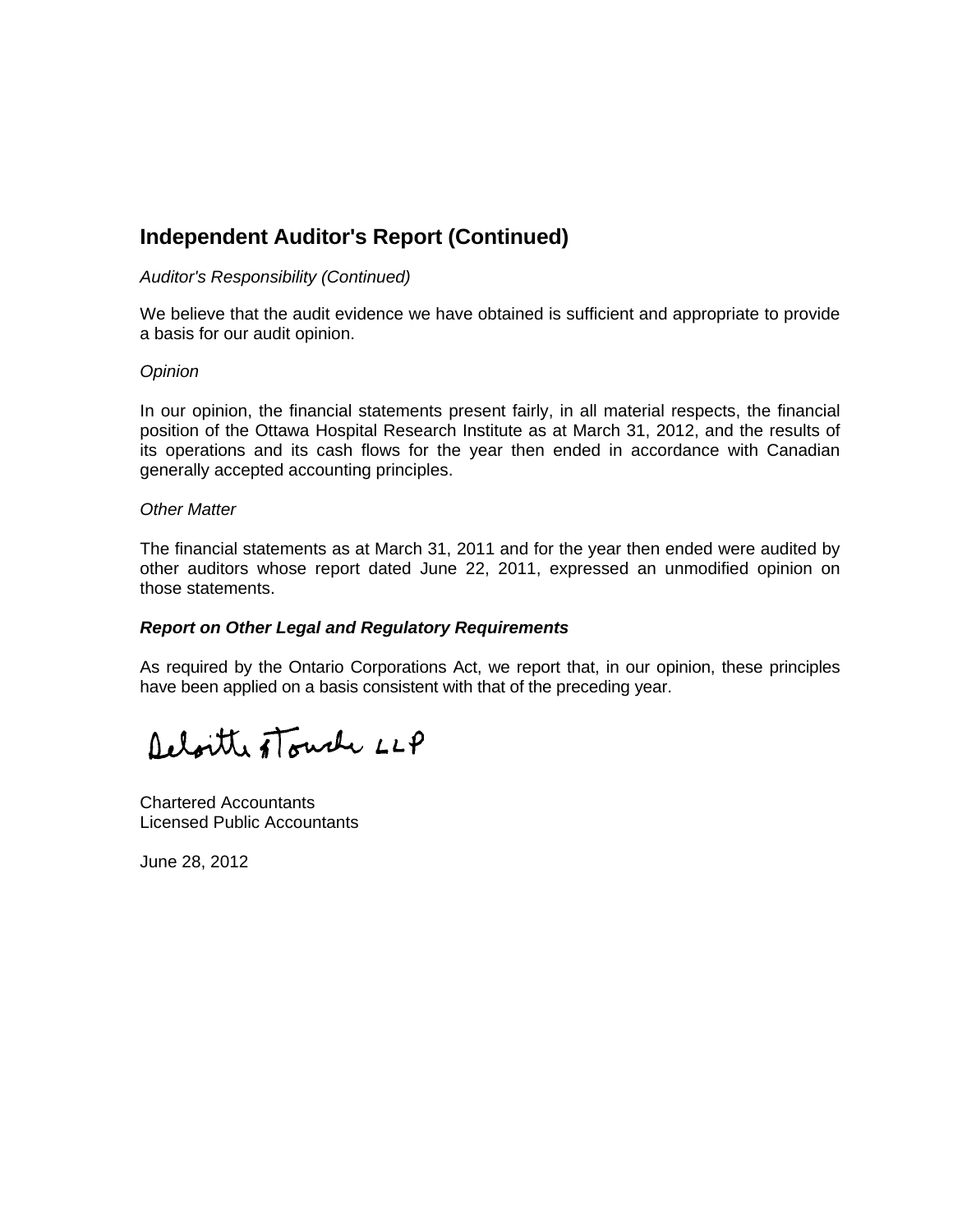# **OTTAWA HOSPITAL RESEARCH INSTITUTE Financial Statements March 31, 2012**

| <b>Statement of Financial Position</b> | 1              |
|----------------------------------------|----------------|
| <b>Statement of Operations</b>         | $\overline{2}$ |
| Statement of Changes in Net Assets     | 3              |
| <b>Statement of Cash Flows</b>         | 4              |
| Notes to the Financial Statements      | 15<br>5 -      |

PAGE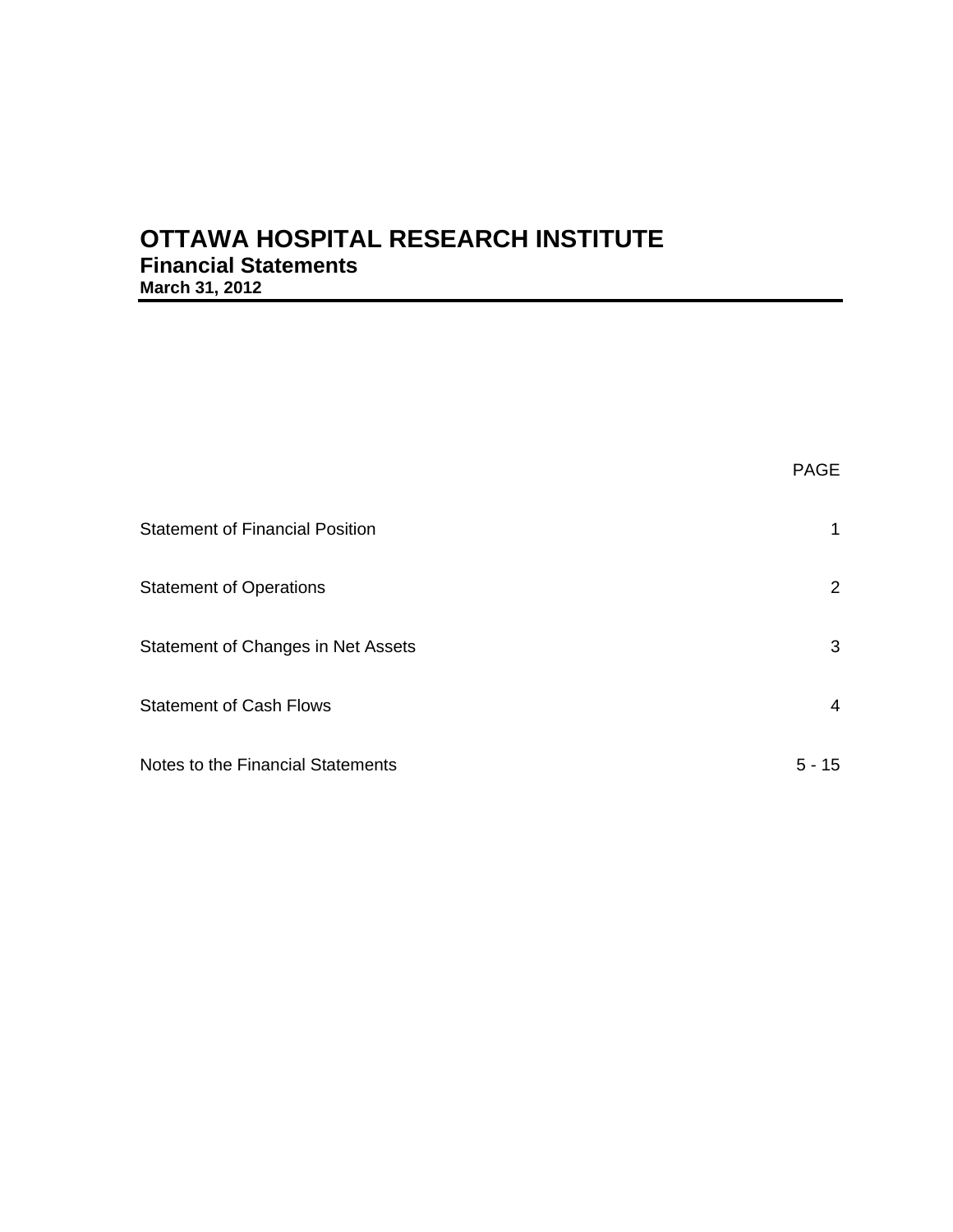# **OTTAWA HOSPITAL RESEARCH INSTITUTE**

**Statement of Financial Position**

**as at March 31, 2012**

|                                                                                                                             | Externally<br>Restricted              | Unrestricted                                       | 2012                                                | 2011                                               |
|-----------------------------------------------------------------------------------------------------------------------------|---------------------------------------|----------------------------------------------------|-----------------------------------------------------|----------------------------------------------------|
| <b>CURRENT ASSETS</b>                                                                                                       |                                       |                                                    |                                                     |                                                    |
| Cash and cash equivalents<br>Due from The Ottawa Hospital                                                                   | \$<br>13,957,945                      | \$<br>4,698,375                                    | 18,656,320<br>S                                     | \$<br>21,989,147                                   |
| Foundation (Note 3)<br>Amounts receivable<br>Prepaid expenses                                                               | 1,008,558<br>13,702,175<br>35,888     | 2,850,484<br>970,710                               | 3,859,042<br>14,672,885<br>35,888                   | 2,728,700<br>6,659,428<br>13,331                   |
|                                                                                                                             | 28,704,566                            | 8,519,569                                          | 37,224,135                                          | 31,390,606                                         |
| <b>INVESTMENTS (Note 4)</b><br>CAPITAL ASSETS (Note 5)                                                                      | 46,720,294<br>26,208,761              |                                                    | 46,720,294<br>26,208,761                            | 39,186,948<br>28,774,869                           |
|                                                                                                                             | \$101,633,621                         | \$<br>8,519,569                                    | \$110,153,190                                       | \$<br>99,352,423                                   |
| <b>CURRENT LIABILITIES</b>                                                                                                  |                                       |                                                    |                                                     |                                                    |
| Accounts payable and accrued liabilities<br>Loan payable (Note 3)<br>Due to The Ottawa Hospital (Note 3)<br>Unearned income | 12,279,362<br>S<br>200,000<br>100,000 | \$<br>1,369,301<br>1,851,111                       | 13,648,663<br>\$<br>200,000<br>1,851,111<br>100,000 | \$<br>2,587,718<br>450,000<br>1,883,412<br>780,379 |
| Unexpended research<br>project funding (Note 6)                                                                             | 63,045,498                            |                                                    | 63,045,498                                          | 61,804,689                                         |
|                                                                                                                             | 75,624,860                            | 3,220,412                                          | 78,845,272                                          | 67,506,198                                         |
| DEFERRED CAPITAL<br><b>CONTRIBUTIONS (Note 7)</b><br>SICK LEAVE (Note 11)                                                   | 25,296,000                            | 117,210                                            | 25,296,000<br>117,210                               | 27,759,574<br>136,786                              |
|                                                                                                                             | 100,920,860                           | 3,337,622                                          | 104,258,482                                         | 95,402,558                                         |
| <b>COMMITMENTS (Note 9)</b>                                                                                                 |                                       |                                                    |                                                     |                                                    |
| <b>NET ASSETS</b>                                                                                                           |                                       |                                                    |                                                     |                                                    |
| Internally restricted (Note 8)<br>Invested in capital assets<br>Unrestricted                                                | 712.761                               | 2,568,047<br>2,613,900                             | 2,568,047<br>712,761<br>2,613,900                   | 1,854,961<br>708,905<br>1,385,999                  |
|                                                                                                                             | 712,761                               | 5,181,947                                          | 5,894,708                                           | 3,949,865                                          |
|                                                                                                                             | \$101,633,621                         | \$<br>8,519,569                                    | \$110,153,190                                       | \$<br>99,352,423                                   |
| ON BEHALF OF THE BOARD                                                                                                      |                                       | Director Mr Ian Mumford<br>Director Mr Ken Newport |                                                     |                                                    |

See accompanying notes to the financial statements

 $\mathcal{S}$  and  $\mathcal{S}$  and  $\mathcal{S}$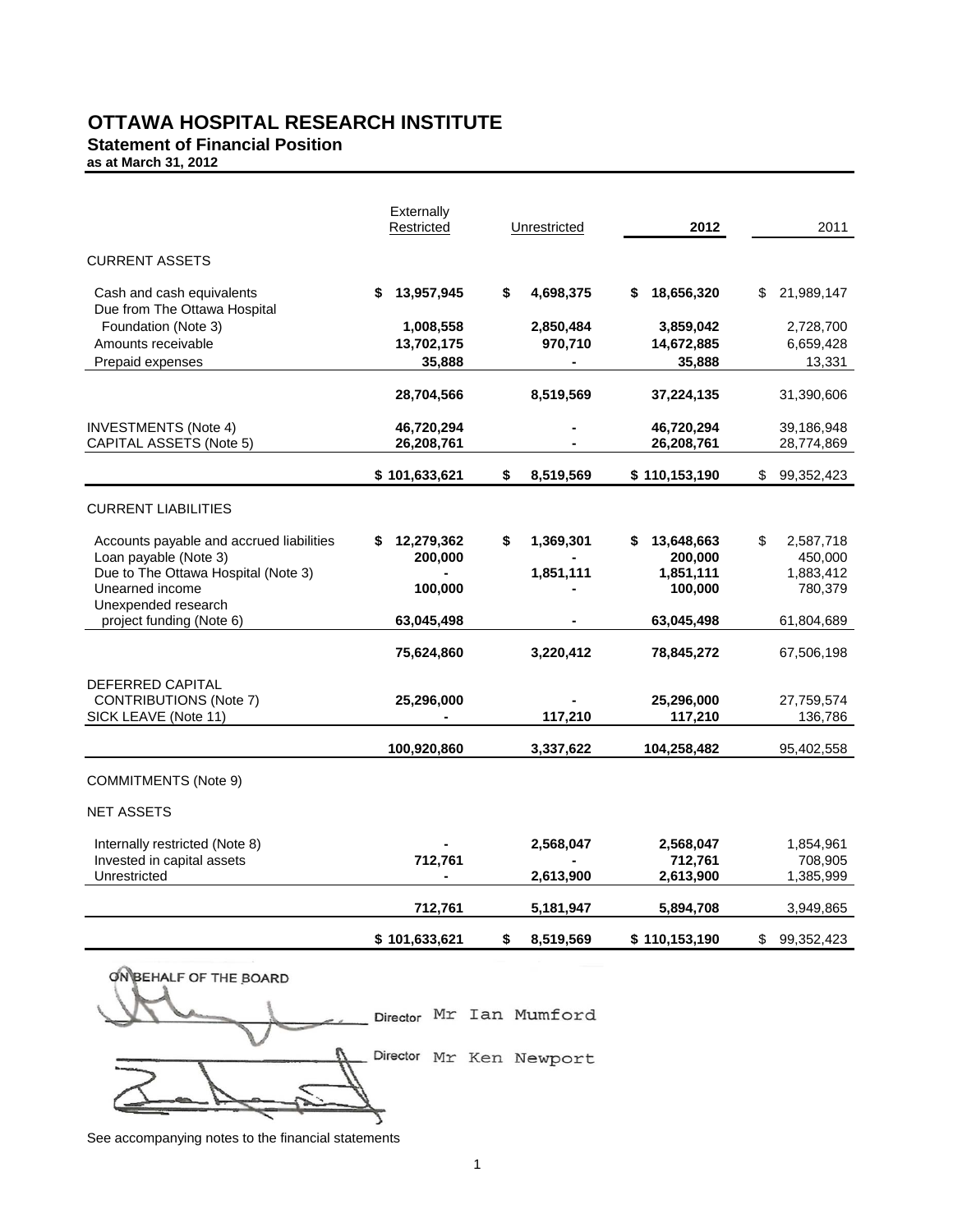# **OTTAWA HOSPITAL RESEARCH INSTITUTE**

**Statement of Operations**

**year ended March 31, 2012** 

|                                        | Externally<br>Restricted | Unrestricted    | 2012            | 2011            |
|----------------------------------------|--------------------------|-----------------|-----------------|-----------------|
| Revenue                                |                          |                 |                 |                 |
| The Ottawa Hospital                    |                          |                 |                 |                 |
| Foundation (Note 3):                   |                          |                 |                 |                 |
| Research and salary                    | \$                       | \$<br>1,861,303 | \$<br>1,861,303 | \$<br>1,040,148 |
| Endowment fund income                  |                          | 2,677,401       | 2,677,401       | 2,640,077       |
| Indirect cost recovery                 |                          | 6,552,210       | 6,552,210       | 5,333,796       |
| The Ottawa Hospital (Note 3)           |                          | 5,182,575       | 5,182,575       | 5,165,924       |
| University of Ottawa (Note 3)          |                          |                 |                 |                 |
| Salary support                         |                          | 1,368,843       | 1,368,843       | 1,598,329       |
| Endowment fund income                  |                          | 153,579         | 153,579         | 219,854         |
| Medical practice plans                 |                          | 5,024,345       | 5,024,345       | 4,847,522       |
| Research projects                      | 83,996,310               |                 | 83,996,310      | 67,877,016      |
| Miscellaneous                          |                          | 686,493         | 686,493         | 949,542         |
| Investment (Note 4)                    |                          | 2,513,086       | 2,513,086       | 2,533,887       |
| Amortization of deferred               |                          |                 |                 |                 |
| capital contributions                  | 3,708,333                |                 | 3,708,333       | 4,026,341       |
|                                        | 87,704,643               | 26,019,835      | 113,724,478     | 96,232,436      |
| <b>Expenses</b>                        |                          |                 |                 |                 |
| Scientific programs                    |                          | 15,524,835      | 15,524,835      | 15,210,323      |
| General research                       |                          |                 |                 |                 |
| administration                         |                          | 3,022,419       | 3,022,419       | 3,062,192       |
| Technology transfer program            |                          | 263,791         | 263,791         | 350,739         |
| <b>Hospital services</b>               |                          | 3,546,735       | 3,546,735       | 3,466,934       |
| Other research                         |                          | 826,003         | 826,003         | 977,125         |
| Research ethics board                  |                          | 846,902         | 846,902         | 747,723         |
| Research project costs (Note 6)        | 83,996,310               |                 | 83,996,310      | 67,877,016      |
| Amortization of capital assets         | 3,752,640                |                 | 3,752,640       | 4,070,648       |
|                                        |                          |                 |                 |                 |
|                                        | 87,748,950               | 24,030,685      | 111,779,635     | 95,762,700      |
|                                        |                          |                 |                 |                 |
| EXCESS (DEFICIENCY) OF<br>REVENUE OVER |                          |                 |                 |                 |
| <b>EXPENSES</b>                        | \$<br>(44, 307)          | \$<br>1,989,150 | \$<br>1,944,843 | \$<br>469,736   |

See accompanying notes to the financial statements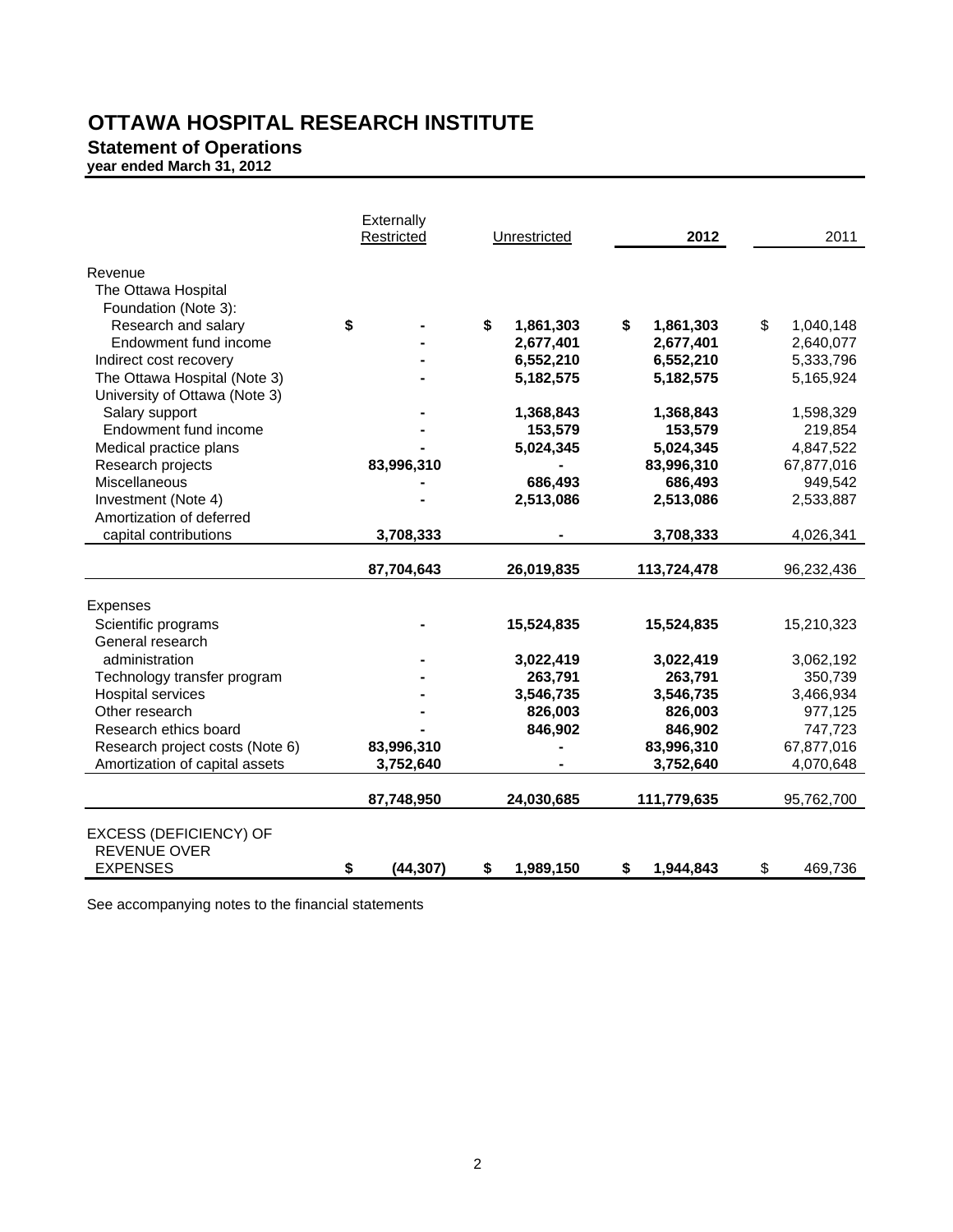# **OTTAWA HOSPITAL RESEARCH INSTITUTE**

#### **Statement of Changes in Net Assets**

**year ended March 31, 2012**

|                                                                            | Externally<br>Restricted | Internally<br>Restricted<br>(Note 8) | Investment in<br>Capital<br><b>Assets</b><br>(Note 8) | Unrestricted    |    | 2012      | 2011            |
|----------------------------------------------------------------------------|--------------------------|--------------------------------------|-------------------------------------------------------|-----------------|----|-----------|-----------------|
| <b>BALANCE, BEGINNING</b><br>OF YEAR                                       | \$                       | 1,854,961<br>\$                      | \$<br>708,905                                         | 1,385,999<br>\$ | S. | 3,949,865 | \$<br>3,480,129 |
| Excess (deficiency) of revenue<br>over expenses                            | (44, 307)                |                                      |                                                       | 1,989,150       |    | 1,944,843 | 469,736         |
| Transfer to internally restricted<br>(Note 8)                              |                          | 713,086                              |                                                       | (713,086)       |    |           |                 |
| Amortization of capital assets                                             | 3,752,640                |                                      | (3,752,640)                                           |                 |    |           |                 |
| Capital asset additions                                                    | (1, 186, 531)            |                                      | 1,186,531                                             |                 |    |           |                 |
| Deferred capital contributions<br>received (Note 7)                        | 1,186,531                |                                      | (1, 244, 759)                                         | 58,228          |    |           |                 |
| Amortization of deferred<br>capital contributions                          | (3,708,333)              |                                      | 3,708,333                                             |                 |    |           |                 |
| Repayment of loan payable                                                  |                          |                                      | 250,000                                               | (250,000)       |    |           |                 |
| Reclassification of portion<br>of loan payable to<br>unrestricted (Note 3) |                          |                                      | (143, 609)                                            | 143,609         |    |           |                 |
| <b>BALANCE, END OF YEAR</b>                                                | \$                       | 2,568,047<br>\$                      | 712,761<br>\$                                         | 2,613,900<br>\$ | S  | 5,894,708 | \$<br>3,949,865 |

See accompanying notes to the financial statements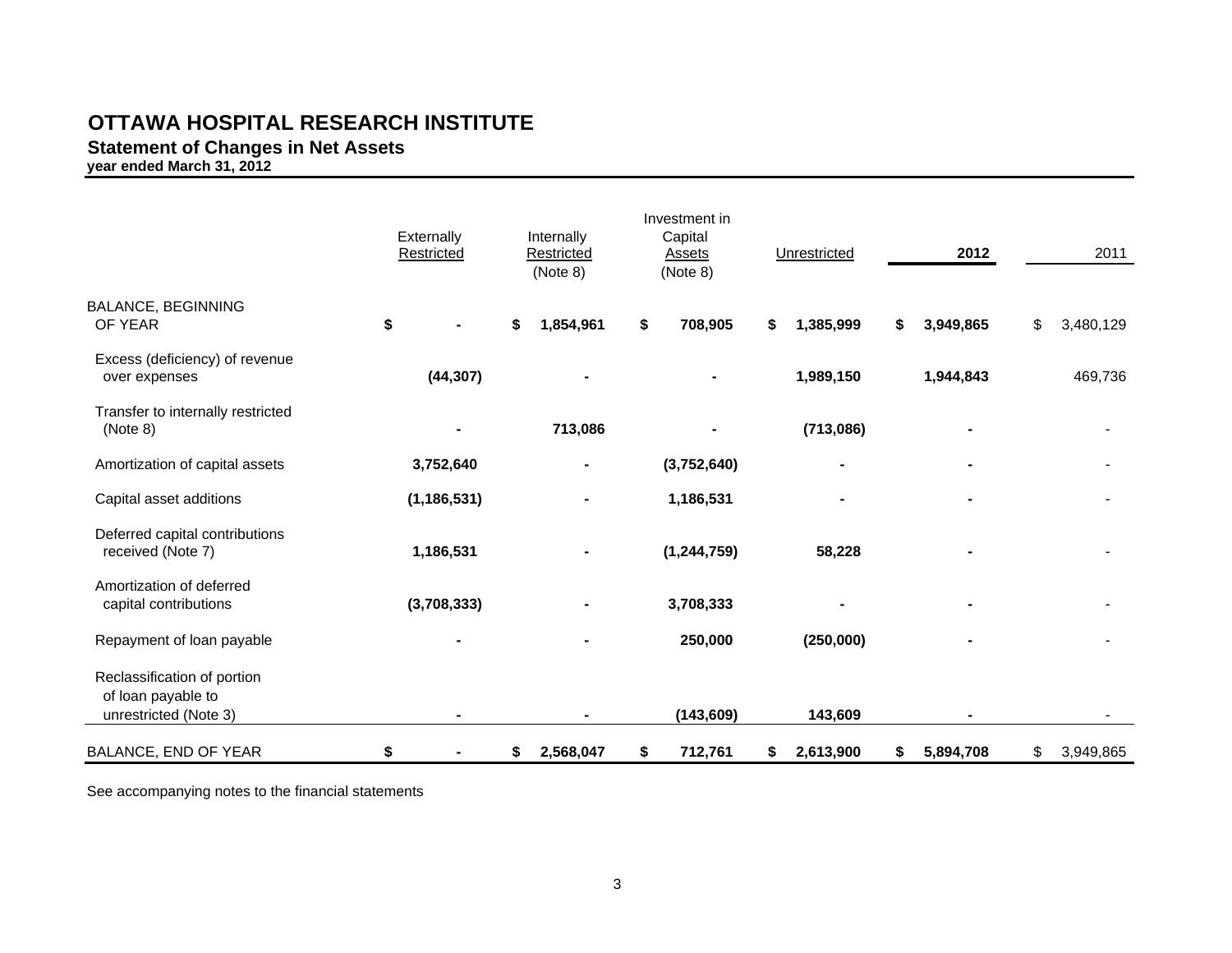# **THE OTTAWA HOSPITAL RESEARCH INSTITUTE**

**Statement of Cash Flows**

**year ended March 31, 2012**

**(in thousands of dollars)**

|                                                      | 2012             | 2011             |
|------------------------------------------------------|------------------|------------------|
| <b>OPERATING ACTIVITIES</b>                          |                  |                  |
| Excess of revenue over expenses                      | 1,944,843<br>\$  | \$<br>469,736    |
| Items not affecting cash                             |                  |                  |
| Amortization of capital assets                       | 3,752,640        | 4,070,648        |
| Amortization of deferred capital contributions       | (3,708,333)      | (4,026,341)      |
| Unrealized losses (gains) on investments (Note 4)    | 176,406          | (972, 146)       |
|                                                      | 2,165,556        | (458, 103)       |
| Changes in non-cash operating working capital items: |                  |                  |
| Increase in due from The Ottawa Hospital Foundation  | (1, 130, 342)    | (768, 676)       |
| Decrease (increase) in prepaid expenses              | (22, 557)        | 22,285           |
| Decrease (increase) in amounts receivable            | (8,013,457)      | 3,620,118        |
| Increase (decrease) in accounts payable              |                  |                  |
| and accrued liabilities                              | 11,060,945       | (9,236,500)      |
| Decrease in due to The Ottawa Hospital               | (32, 301)        | (218, 815)       |
| Decrease in unearned income                          | (680, 379)       | (261, 100)       |
| Increase in unexpended research project funding      | 1,240,809        | 496,883          |
| Decrease in sick leave                               | (19, 576)        | (520)            |
|                                                      | 4,568,698        | (6,804,428)      |
|                                                      |                  |                  |
| <b>INVESTING ACTIVITIES</b>                          |                  |                  |
| Additions to investments                             | (7,709,752)      | (1, 331, 351)    |
| Purchase of capital assets                           | (1, 186, 531)    | (1, 105, 385)    |
|                                                      |                  |                  |
|                                                      | (8,896,283)      | (2,436,736)      |
| <b>FINANCING ACTIVITIES</b>                          |                  |                  |
|                                                      |                  |                  |
| Repayment of loan payable                            | (250,000)        | (250,000)        |
| Deferred capital contribution received               | 1,244,759        | 1,560,327        |
|                                                      | 994,759          | 1,310,327        |
| <b>NET CASH OUTFLOW</b>                              | (3,332,826)      | (7,930,837)      |
| CASH AND CASH EQUIVALENTS, BEGINNING OF YEAR         | 21,989,146       | 29,919,983       |
| CASH AND CASH EQUIVALENTS, END OF YEAR               | 18,656,320<br>\$ | \$21,989,146     |
|                                                      |                  |                  |
| Cash and cash equivalents consist of:                |                  |                  |
| Cash on deposit                                      | 18,656,320<br>\$ | 16,989,147<br>S. |
| <b>GIC</b>                                           |                  | 5,000,000        |
| Cash and cash equivalents, end of year               | 18,656,320<br>\$ | \$ 21,989,147    |
|                                                      |                  |                  |

See accompanying notes to the financial statements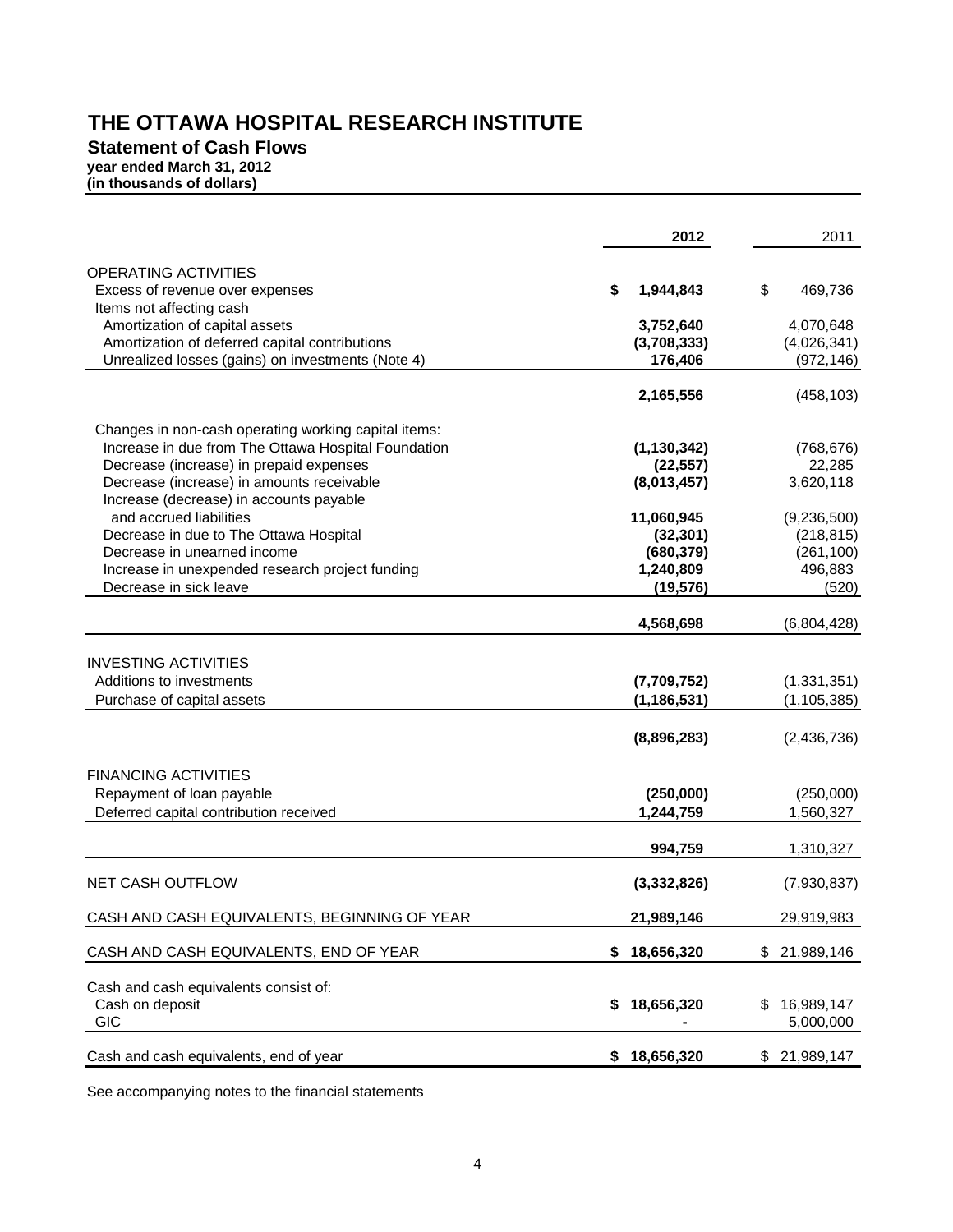## **1. OBJECTIVES**

 The Ottawa Hospital Research Institute (the "Institute") is an independent health research facility closely affiliated with The Ottawa Hospital and the University of Ottawa, committed to excellence in the creation of scientific knowledge that contributes to the prevention, diagnosis, and treatment of human disease. The Institute was incorporated without share capital under the Ontario Corporations Act on December 5, 2000. It began operations on April 1, 2001 as a result of the combination of the Loeb Health Research Institute at The Ottawa Hospital and The Ottawa General Hospital Research Institute. On January 1, 2004, as a result of the integration of the Ottawa Regional Cancer Centre and The Ottawa Hospital, the clinical research activities of the Cancer Centre were absorbed into the Institute.

 The Institute is a registered charity under paragraph 149(1)(f) of the Income Tax Act and is exempt from income taxes and may issue tax deductible receipts to donors. Furthermore, the Institute has approved research institute status for purposes of clause 37 (1)(a)(ii)(b) of the Act, whereby a donor is eligible for a Scientific Research and Experimental Development (SR&ED) tax credit in the year the contribution is made.

# **2. SIGNIFICANT ACCOUNTING POLICIES**

The financial statements have been prepared in accordance with the Canadian Institute of Chartered Accountants (CICA) Handbook - Part V *Pre-Changeover Accounting Standards* (Canadian GAAP) and include the following significant accounting policies:

#### *Future changes in accounting policies*

In 2010, the CICA issued a new accounting framework applicable to Canadian not-forprofit organizations. Effective for fiscal years beginning on or after January 1, 2012, notfor-profit organizations may adopt either the CICA Handbook Part I - *International Financial Reporting Standards* or Part III - *Accounting Standards for Not-for-Profit Organizations*. The Institute plans to adopt Part III - *Accounting Standards for Not-for-Profit Organizations* effective April 1, 2012. The impact on these financial statements has not yet been determined.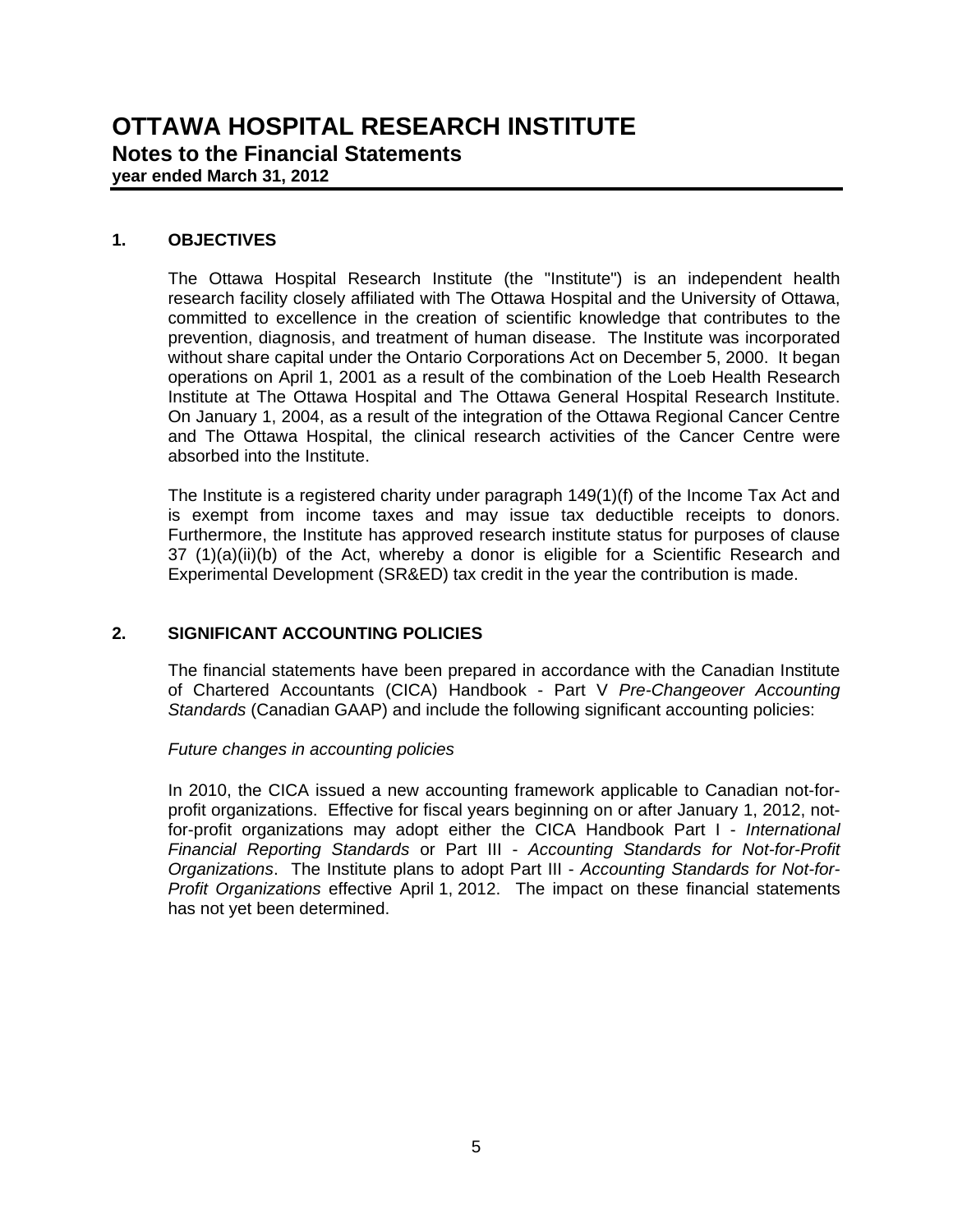# **2. SIGNIFICANT ACCOUNTING POLICIES (Continued)**

#### *Basis of presentation*

On the statement of financial position and the statement of operations, the externally restricted column presents the Institute's assets, liabilities and results of operations related to its research activities that are funded by externally restricted research grants and contributions. The unrestricted column presents the Institute's administrative and non-restricted research operations.

#### *Revenue recognition*

The Institute follows the deferral method of accounting.

The Institute generates revenue through contributions from external funding agencies and related parties. Contributions receivable are recorded at an estimated realizable value in the period in which the funding agreement is signed. Unrestricted contributions are recorded as revenue when they are received or receivable. Restricted contributions are recorded as deferred revenue and recognized as revenue when the related expenses are incurred.

Contributions restricted for the acquisition of capital assets are recorded as deferred capital contributions and recognized as revenue over the estimated useful life of the related capital assets.

Interest and dividend revenue and realized gains and losses on investments are recognized in the period earned. Unrealized gains and losses on investments are recorded in the period in which they occur.

#### *Expenses*

The Institute classifies expenses on the statement of operations by function. Expenses are recognized in the year incurred and are recorded in the applicable function to which they are related. The Institute does not allocate expenses between functions after initial recognition.

#### *Cash and cash equivalents*

Cash and cash equivalents are designated as held-for-trading and are recorded at fair value.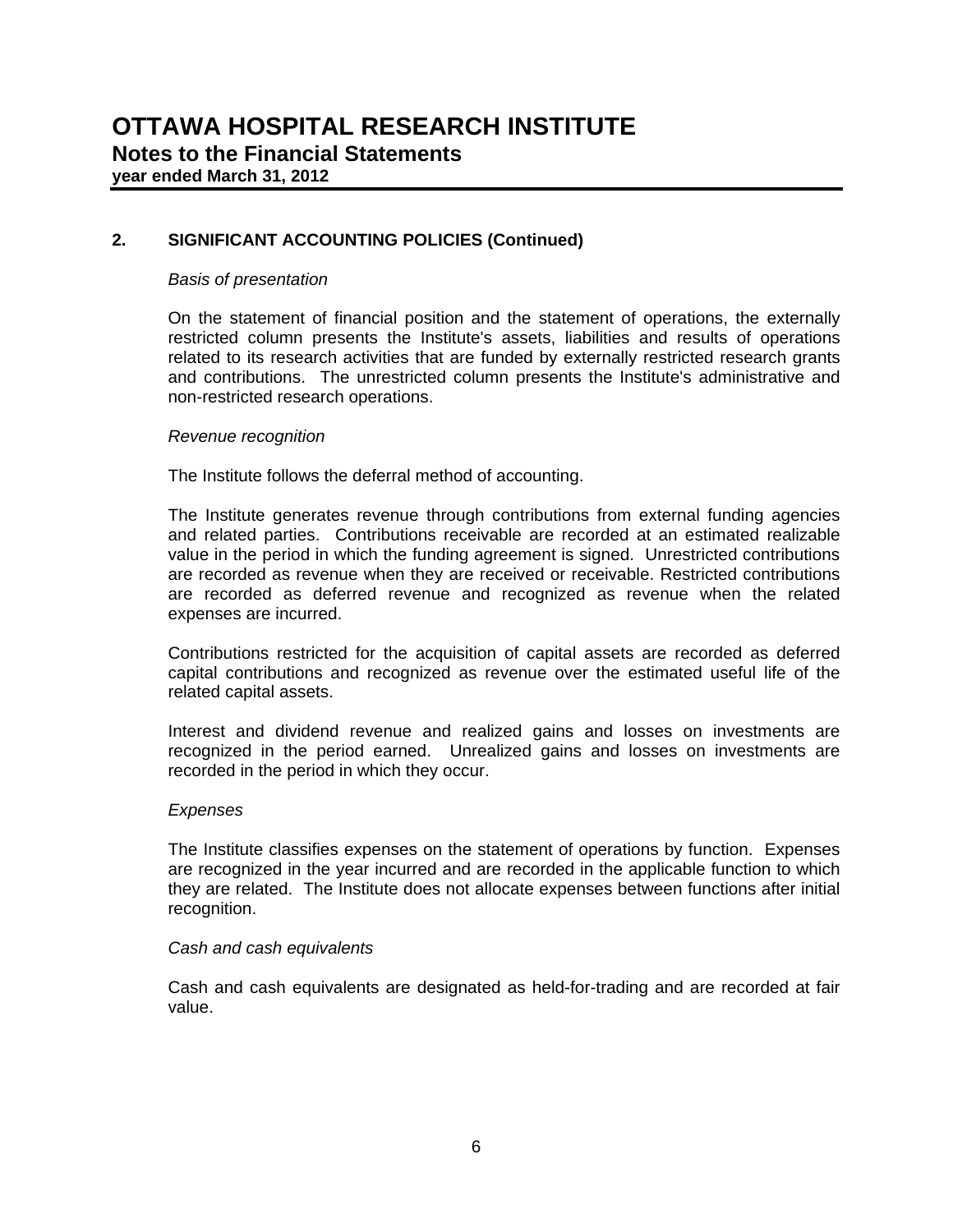## **2. SIGNIFICANT ACCOUNTING POLICIES (Continued)**

#### *Investments*

Investments are designated as held-for-trading and are recorded at fair value.

Shares in private companies acquired by the Institute in exchange for patent or license rights are recorded at nominal value when the fair value of the transaction is not determinable.

#### *Other financial instruments*

The Institute has classified due from The Ottawa Hospital Foundation and amounts receivable as loans and receivables and accounts payable and accrued liabilities, loan payable, due to The Ottawa Hospital and sick leave liability as other liabilities. Upon initial recognition, these financial assets and liabilities are measured at amortized cost using the effective interest rate method.

#### *Capital assets*

Capital assets are stated at cost. Contributed equipment is recorded at fair value at the date of contribution. Amortization is calculated on a straight-line basis over the estimated useful lives of the assets. The estimated useful lives of the assets are as follows:

| Computer equipment                   | 5 years        |
|--------------------------------------|----------------|
| Furniture and fixtures               | 5 years        |
| Buildings/portable                   | 5 years        |
| Laboratory equipment                 | $5 - 10$ years |
| Stem Cell and Vision Research floors | 21 years       |

Patents are recorded at nominal value and are not amortized.

Capital assets are reviewed for impairment whenever events or changes in circumstances indicate that the carrying amount of an asset may not be recoverable. When the capital asset no longer has any long-term service potential, the excess of its net carrying amount over its residual value is expenses.

#### *Foreign exchange*

Transactions conducted in a foreign currency are translated into Canadian dollars at the exchange rate in effect at the date of the transaction. Assets and liabilities denominated in foreign currencies are translated at exchange rates in effect at year-end. Foreign exchange gains and losses are recorded in the statement of operations.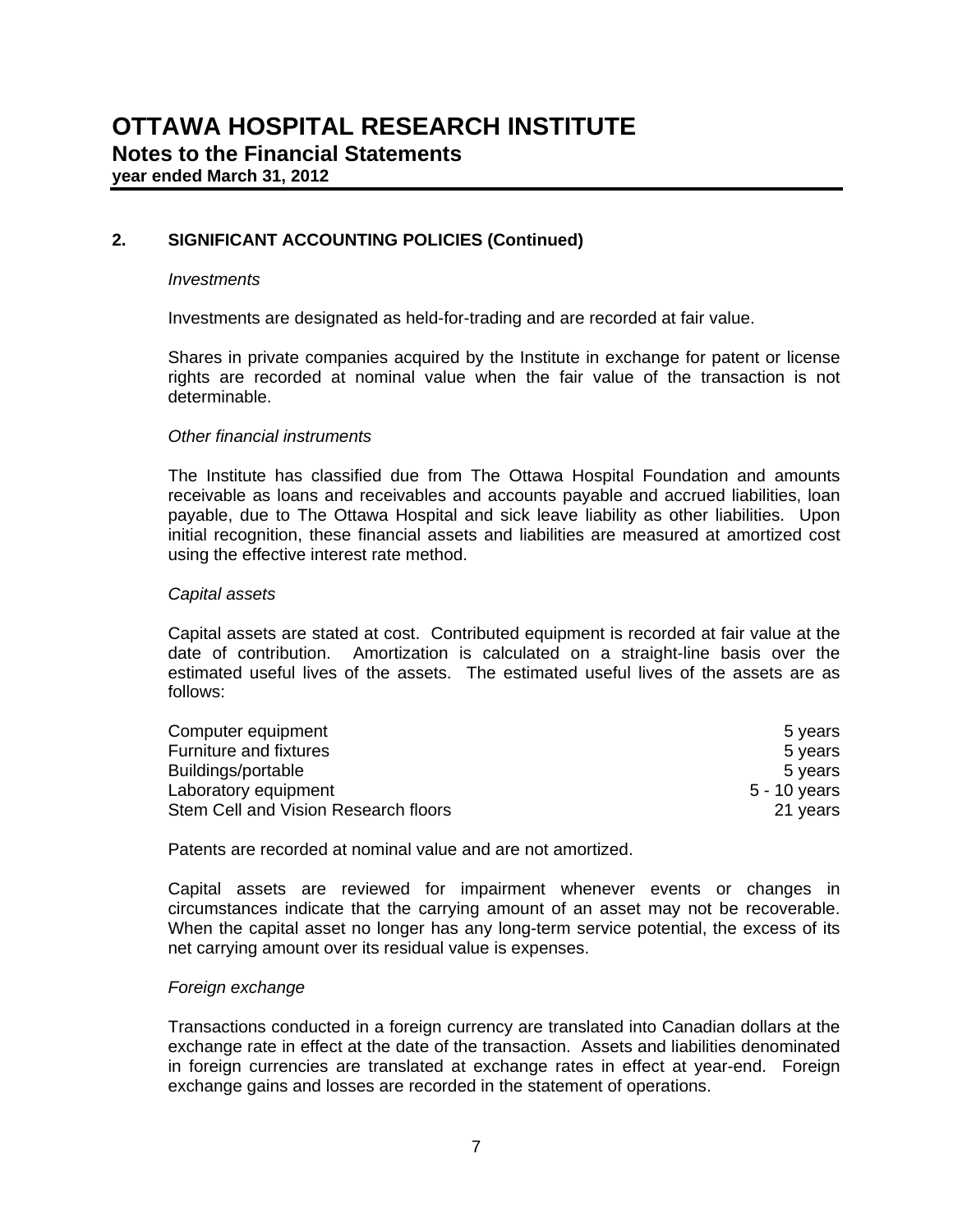# **2. SIGNIFICANT ACCOUNTING POLICIES (Continued)**

#### *Use of estimates*

The preparation of these financial statements requires management to make estimates and assumptions that affect the reported amounts of assets and liabilities and disclosure of contingent assets and liabilities at the date of the financial statements and the reported amounts of revenues and expenses during the period. Actual results could differ from these estimates. The most significant estimates used in preparing these financial statements include the fair value of investments, the estimated useful lives of capital assets, the amount of accrued liabilities and the allowance for doubtful accounts. These estimates are reviewed annually and, as adjustments become necessary, they are reported in the periods in which they become known.

# **3. RELATED ENTITIES**

Related party transactions are in the normal course of operations and are measured at the exchange amount which is the amount of consideration established and agreed to by the related parties. The Institute has no control over these related parties.

#### *The Ottawa Hospital*

 The Ottawa Hospital receives a significant amount of the Institute's research grants and contributions and distributes these funds to cover research expenses on behalf of the Institute. The Ottawa Hospital also acts as paymaster for the Institute. The Institute has an amount due to The Ottawa Hospital of \$1,851,111 (2011 - \$1,883,412). This balance represents the difference between funds deposited at the Hospital and disbursements made on behalf of the Institute at year end.

The Ottawa Hospital provided the Institute with grants as follows:

|                                                 | 2012                 | 2011                 |
|-------------------------------------------------|----------------------|----------------------|
| General operating<br>Specific purpose operating | 4,805,775<br>376,800 | 4,681,261<br>484,663 |
|                                                 | 5,182,575            | 5,165,924            |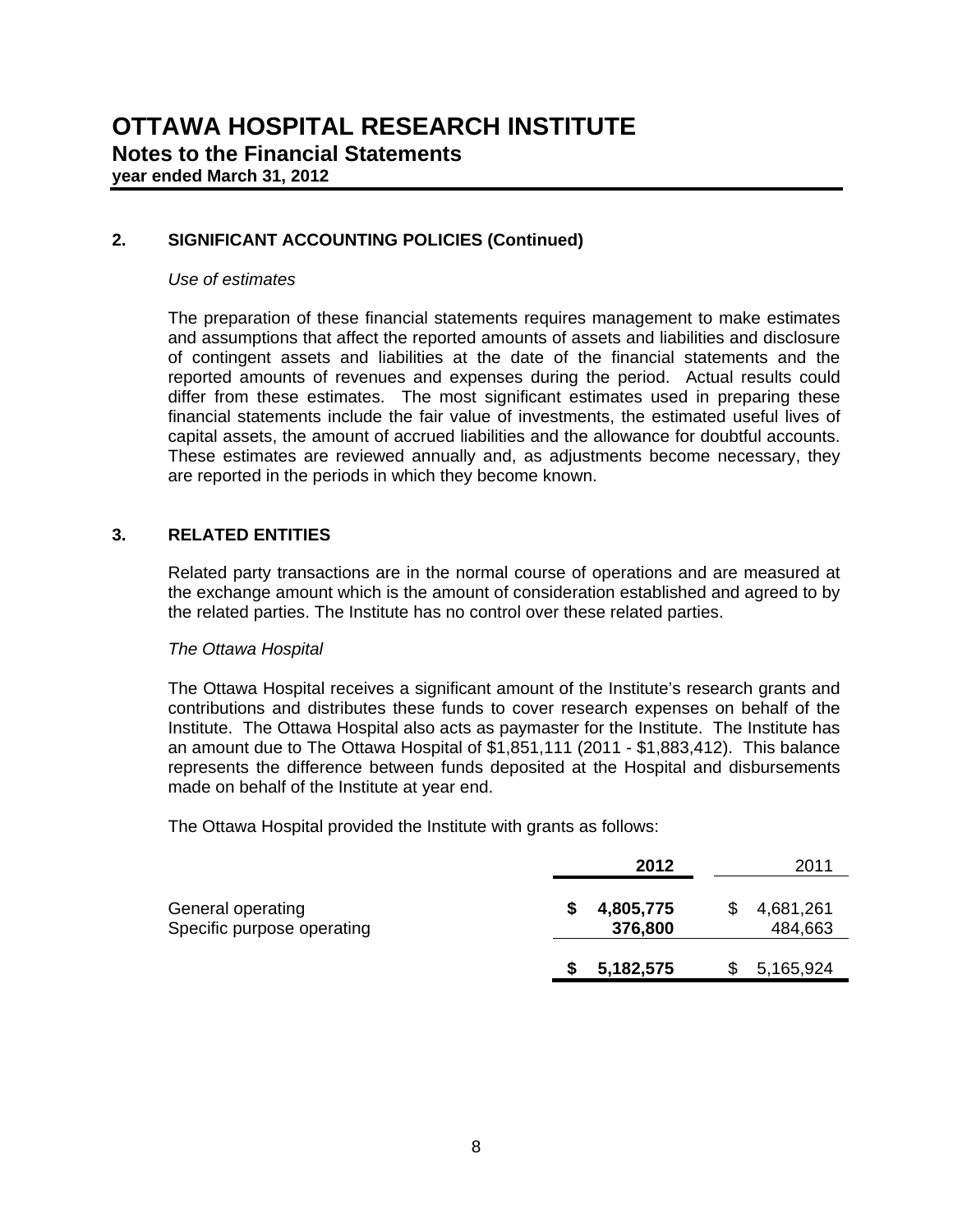# **3. RELATED ENTITIES (Continued)**

#### *The Ottawa Hospital Foundation*

 The Foundation provides administrative and research funding to the Institute. During the year, the Foundation contributed the following:

|                                                                                   | 2012      | 2011           |
|-----------------------------------------------------------------------------------|-----------|----------------|
| Unrestricted endowment fund interest<br>Restricted endowment fund interest for    | 2,677,401 | 2,640,077<br>S |
| research projects                                                                 | 155,968   | 54,790         |
| Unrestricted research and salary funding                                          | 1,861,303 | 1,040,148      |
| Restricted research project funding<br>Deferred contributions relating to capital | 1,592,885 | 547,833        |
| assets                                                                            | 886,956   | 510,675        |
|                                                                                   | 7,174,513 | 4,793,523      |

At year-end, \$3,859,042 (2011 - \$2,728,700) of these amounts were receivable from the Foundation.

 At March 31, 2012, the Foundation manages funds in the amount of \$43,942,419 (2011 - \$50,832,318), which are designated as The Ottawa Hospital Research Institute Endowment Funds. While these funds have been designated to the Institute they are legally the assets of the Foundation. Of this amount, \$942,678 (2011 - \$995,747) is restricted for the Clinical Epidemiology Unit Director's Research Chair, and \$10,400,342 (2011 - \$15,689,701) is restricted for the Sprott Endowment for Stem Cell Research.

#### *The University of Ottawa*

 The University of Ottawa contributed \$1,368,843 (2011 - \$1,598,329) during the year to the Institute for salary support.

 At March 31, 2012, endowment funds in the amount of \$1,155,216 (2011 - \$1,163,367) for the Clinical Epidemiology Unit Director's Research Chair, \$1,505,394 (2011 - \$1,516,623) for the Dr. J. David Grimes Research Chair and \$1,870,188 (2011 - \$1,882,480) for the Neuroscience Research Institute Chair are held by the University of Ottawa. During the year, the Institute received \$172,088 (2011 - \$219,854) interest on these endowments.

 The University provides premises and related maintenance and repairs to the Institute's on-site researchers at no charge. These amounts are not included in these financial statements.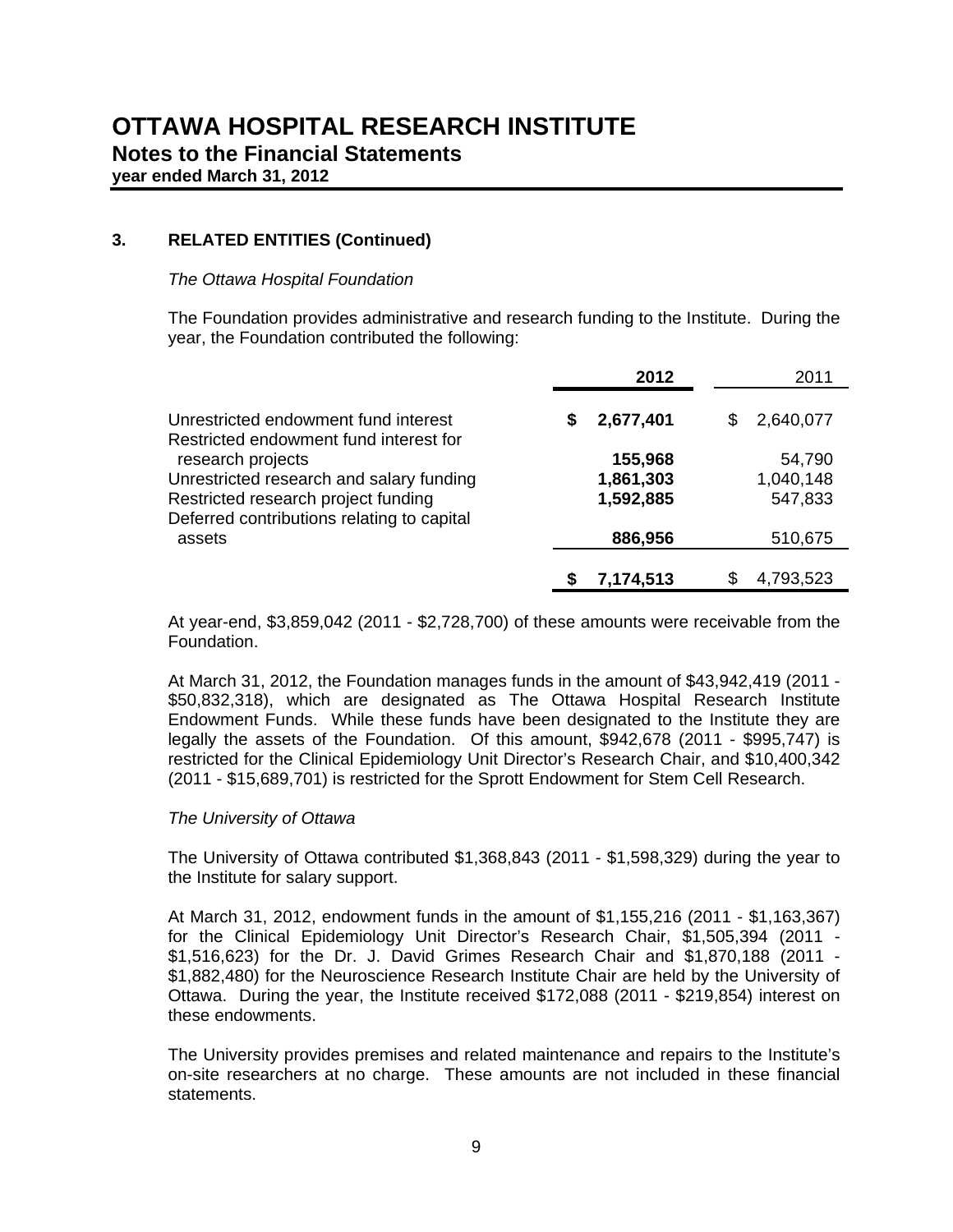# **3. RELATED ENTITIES (Continued)**

#### *Loan payable*

The University of Ottawa provided a loan to the Institute for the purpose of funding the construction of the Vision floor. The loan from the University of Ottawa is non-interestbearing and was repayable starting in 2011, as agreed, if fundraising and/or grant submissions are not successful. The balance of the loan at March 31, 2012 is \$200,000 (2011 - \$450,000) which will be paid in the upcoming year.

#### **4. INVESTMENTS**

The following table presents the fair values of the Institute's investments:

|                                            | 2012                 |                | 2011          |                 |
|--------------------------------------------|----------------------|----------------|---------------|-----------------|
|                                            | Fair<br><b>Value</b> | <u>Cost</u>    | Fair<br>Value | Cost            |
| Money market funds<br>Bonds / Fixed income | \$6,745,766          | 6,745,766<br>S | \$5,822,591   | 5,822,591<br>\$ |
| funds<br>Mutual funds / Pooled             | 26,739,414           | 26,475,156     | 23,421,373    | 23,325,841      |
| funds<br>Shares in private                 | 13,235,113           | 13,014,797     | 9,942,983     | 9,377,535       |
| companies                                  | 1                    | 1              |               |                 |
|                                            | \$46,720,294         | 46,235,720     | \$39,186,948  | \$38,525,968    |

The Institute holds shares in private companies that were received in exchange for an amendment to a patent/licence agreement previously negotiated and in other cases, patent or license agreements to be negotiated. These shares do not give the Institute the ability to significantly influence or exercise control over these private companies. The shares are recorded in these financial statements at a nominal value as the value of the consideration given or received could not be determined. The fair value of these shares in private companies is not determinable.

The bonds/fixed income funds have interest rates of 1.5% to 12.2% (2011 - 1.75% to 11%) and maturity dates ranging from April 2012 to November 2050 (2011 - March 2012 to December 2040).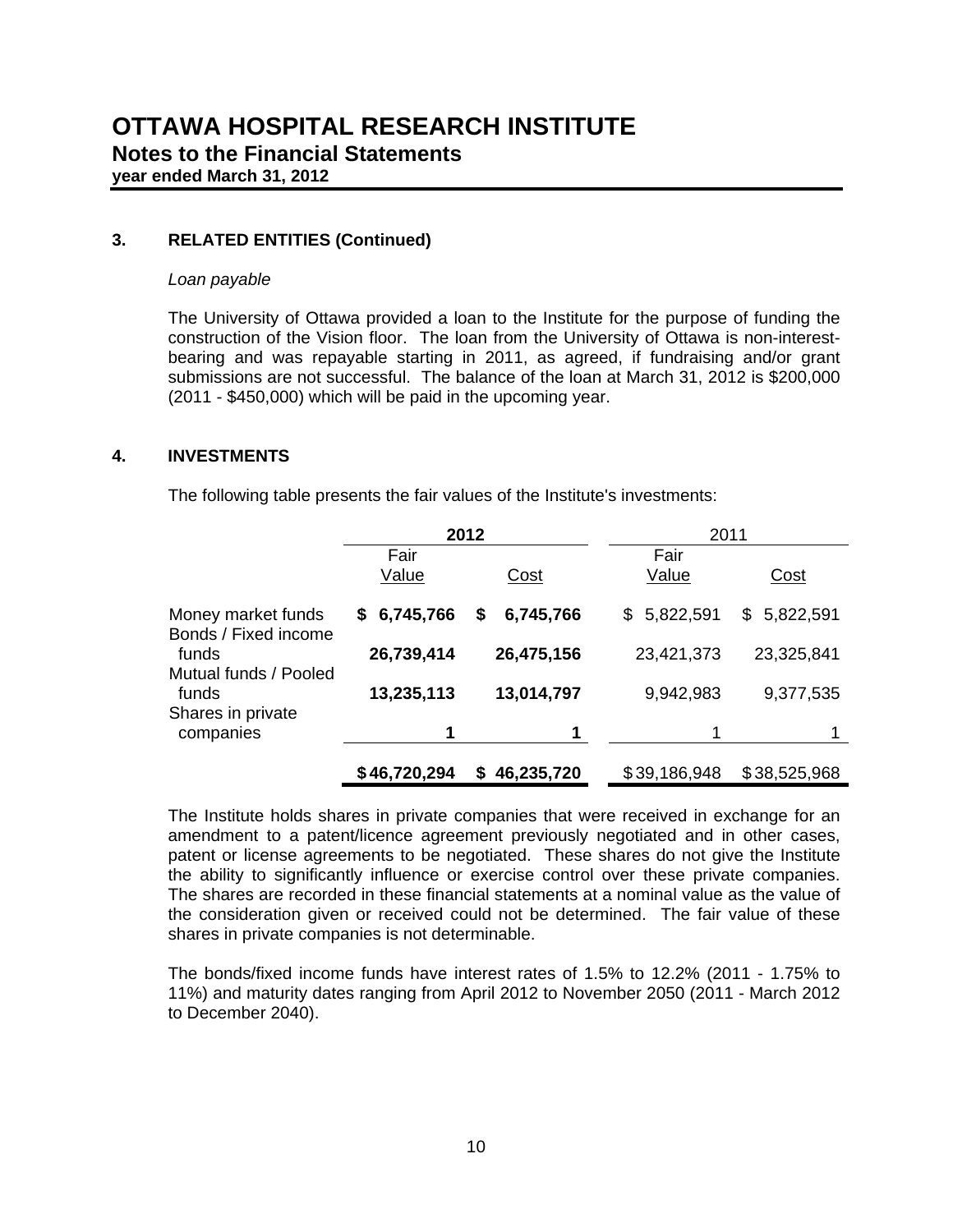# **4. INVESTMENTS (Continued)**

The following table presents the breakdown of the investment revenue on investments held by the Institute:

|                                                                                                                                                  | 2011<br>2012                                                                                                            |
|--------------------------------------------------------------------------------------------------------------------------------------------------|-------------------------------------------------------------------------------------------------------------------------|
| Realized gains on investments<br>Unrealized gains (losses) on investments<br>Interest<br><b>Accrued interest</b><br>Foreign exchange gain (loss) | 2,709,988<br>1,331,351<br>S<br>(176, 406)<br>972,146<br>199,932<br>207,029<br>(231, 038)<br>36,033<br>(5, 575)<br>3,513 |
|                                                                                                                                                  | 2,533,887<br>2,513,086                                                                                                  |

# **5. CAPITAL ASSETS**

|                                                                                                                        |                                                   | 2012                                              |                                     | 2011                                |
|------------------------------------------------------------------------------------------------------------------------|---------------------------------------------------|---------------------------------------------------|-------------------------------------|-------------------------------------|
|                                                                                                                        | Cost                                              | Accumulated<br>Amortization                       | Net Book<br>Value                   | Net Book<br>Value                   |
| Computer equipment<br><b>Furniture and fixtures</b><br>Portable<br>Laboratory equipment<br><b>Stem Cell and Vision</b> | \$5,460,018<br>2,156,428<br>409,970<br>35,907,933 | \$5,452,270<br>1,892,683<br>409,970<br>27,821,217 | \$<br>7,748<br>263,745<br>8,086,716 | \$<br>66,714<br>52,063<br>9,621,772 |
| Research floors<br>Patents                                                                                             | 24,855,382                                        | 7,004,831                                         | 17,850,551                          | 19,034,319                          |
|                                                                                                                        | \$68,789,732                                      | \$42,580,971                                      | \$26,208,761                        | \$28,774,869                        |

Cost and accumulated amortization of capital assets at March 31, 2011 amounted to \$67,193,227 and \$38,418,358 respectively.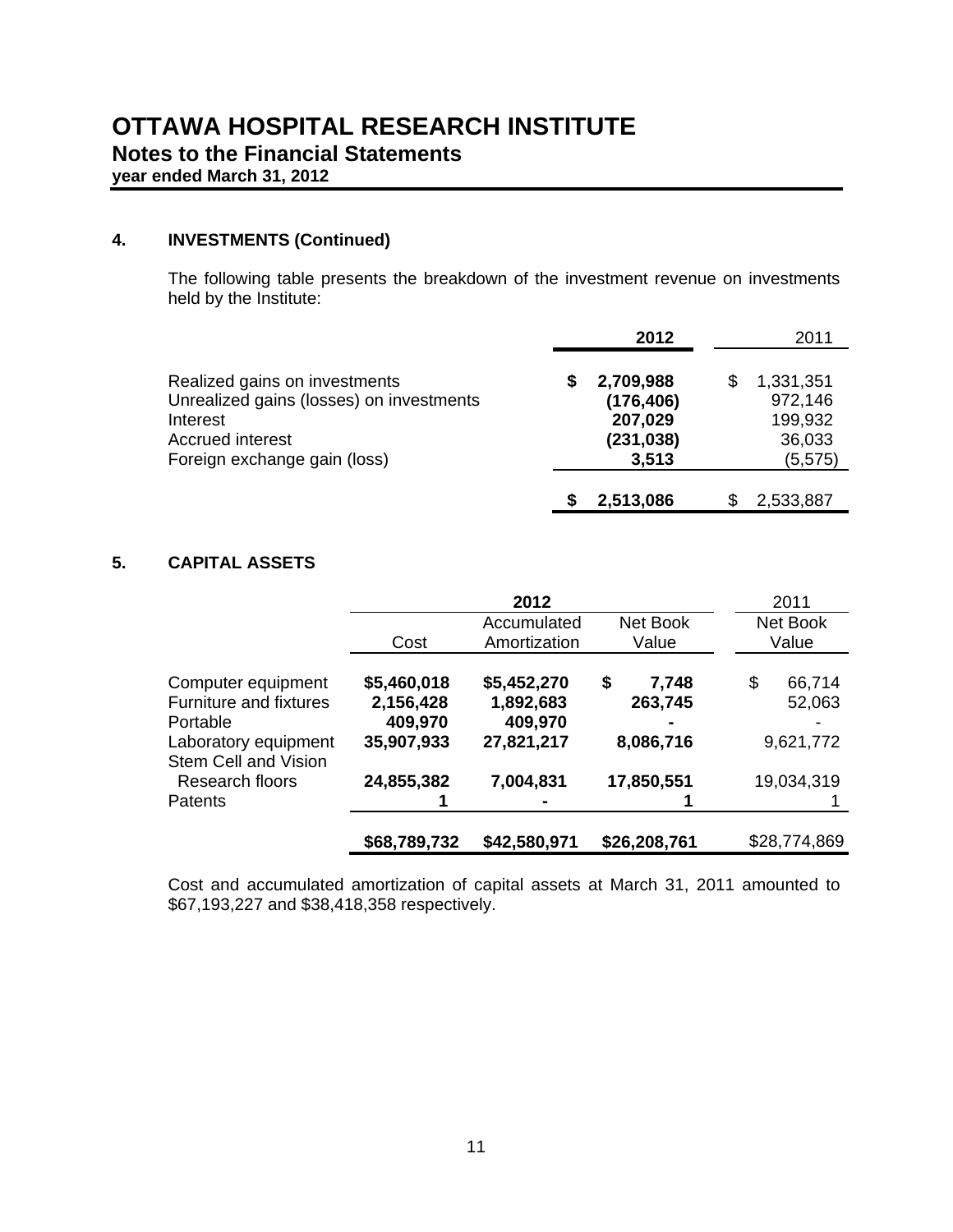# **6. UNEXPENDED RESEARCH PROJECT FUNDING**

Unexpended research project funding represents amounts received by the Institute which will be used in subsequent periods on active research projects. Changes in the unexpended research project funding balance are as follows:

|                                                                                   | 2012                        | 2011                          |
|-----------------------------------------------------------------------------------|-----------------------------|-------------------------------|
| Balance, beginning of year                                                        | 61,804,689<br>S.            | \$61,307,806                  |
| Amounts received in the current period                                            | 86,481,878                  | 69,934,226                    |
| Less                                                                              | 148,286,567                 | 131,242,032                   |
| Research project costs<br>Amount transferred to deferred capital<br>contributions | (83,996,310)<br>(1,244,759) | (67, 877, 016)<br>(1,560,327) |
| Balance, end of year                                                              | 63,045,498                  | 61,804,689                    |

# **7. DEFERRED CAPITAL CONTRIBUTIONS**

|                            | 2012         | 2011         |
|----------------------------|--------------|--------------|
| Balance, beginning of year | \$27,759,574 | \$30,225,588 |
| Additions                  | 1,244,759    | 1,560,327    |
| Amortization               | (3,708,333)  | (4,026,341)  |
| Balance, end of year       | 25,296,000   | \$27,759,574 |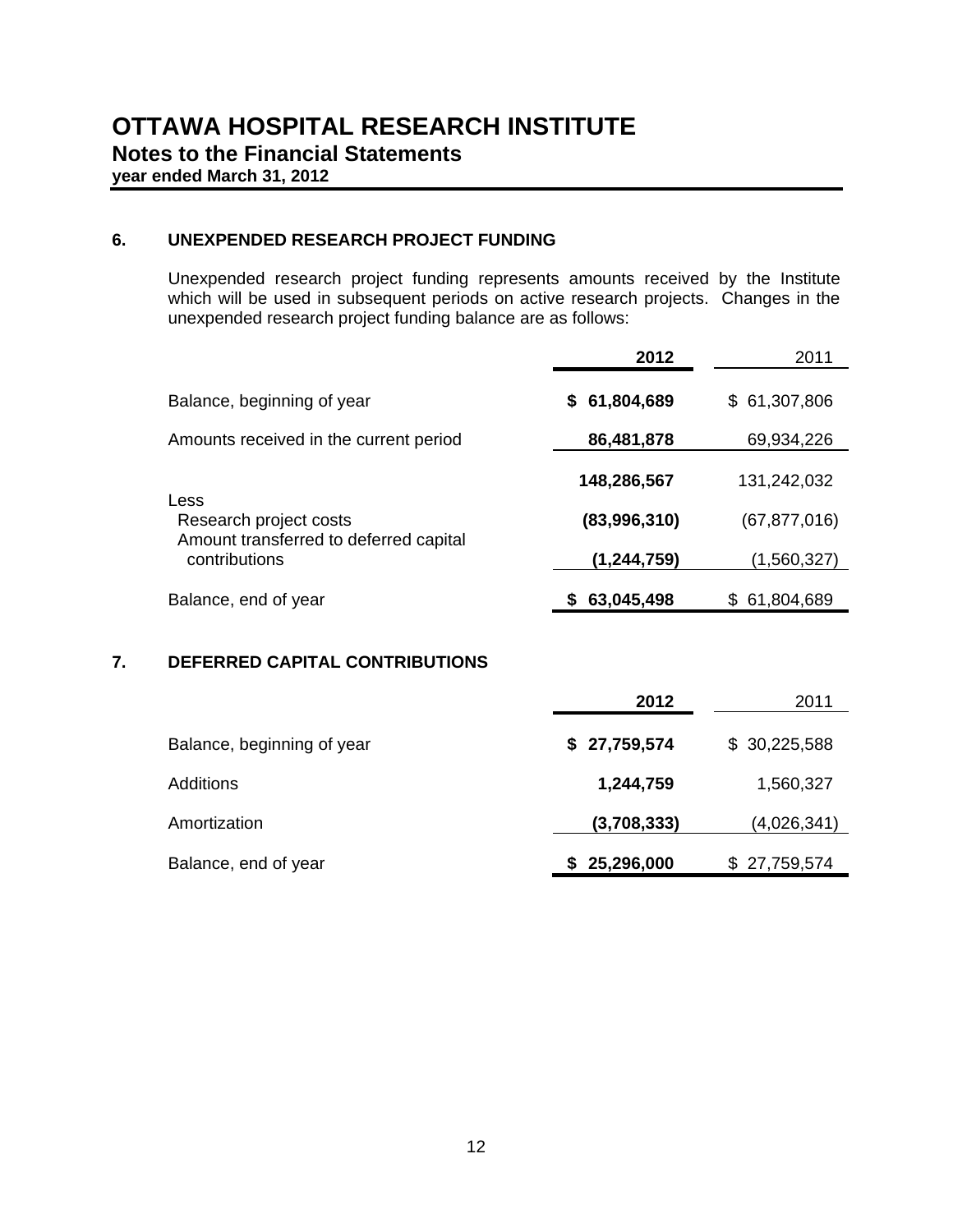# **8. INTERNALLY RESTRICTED NET ASSETS**

Internally restricted net assets are comprised of the Equalization Fund

The Equalization Fund was established by the Board of Directors to provide the Institute with stable investment income for short and long-term budget planning. On an annual basis Management along with the Investment managers set a budgeted return on investments, which is approved by the Board. Actual investment income in excess of the budgeted amount, to the maximum of net income for the year, is transferred to the Equalization Fund. When actual investment income is less than the budgeted amount the difference, to the maximum of the balance of the Equalization Fund, is transferred to the unrestricted fund from the Equalization Fund. During the year, \$713,086 (2011 - \$469,736) was transferred to the Equalization Fund.

## **9. COMMITMENTS**

 The Institute is committed to providing contributions to The Ottawa Hospital in respect of the construction or fit up of various buildings or floors as follows:

|                                           | Commitment      |
|-------------------------------------------|-----------------|
| <b>Cancer Centre</b>                      | $$5.22$ million |
| Regenerative Medicine Floors              | 1.84 million    |
| The Centre for Practice Changing Research | 1.16 million    |

 At year-end, the Institute has secured external funding for these commitments in the amount of \$8.22 million, the timing of the distribution of these commitments had not yet been determined.

## **10. PENSION PLAN**

 Substantially all of the full-time employees of the Institute are members of the Hospitals of Ontario Pension Plan (the "Plan"), which is a multi-employer defined benefit pension plan available to all eligible employees of the participating members of the Ontario Hospital Association. Plan members will receive benefits based on the length of service and on the average of annualized earnings during the five consecutive years prior to retirement, termination or death, that provide the highest earnings.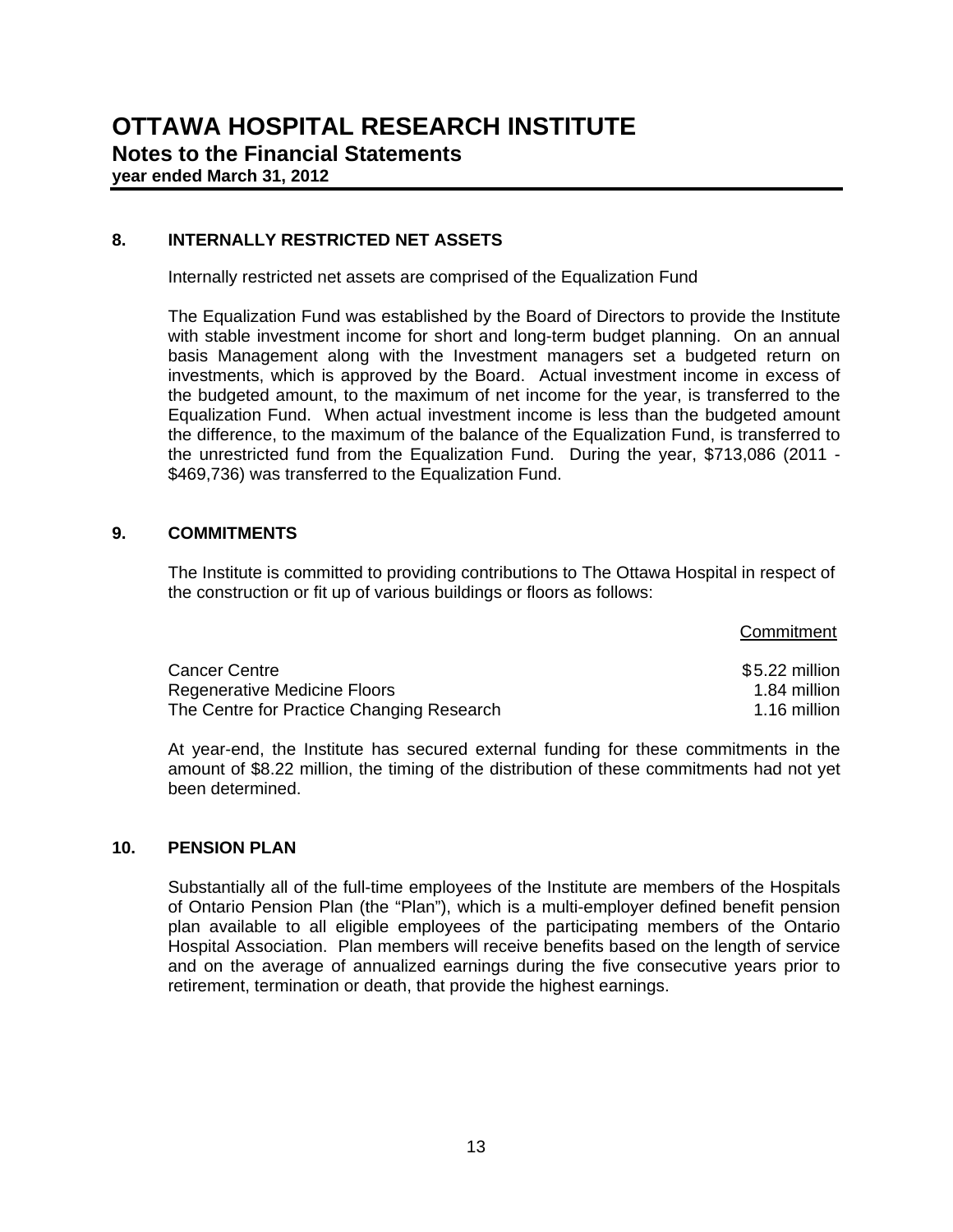# **10. PENSION PLAN (Continued)**

 Pension assets consist of investment grade securities. Market and credit risk on these securities are managed by the Plan by placing plan assets in trust and through the Plan investment policy.

 Pension expense is based on Plan management's best estimates, in consultation with its actuaries, of the amount, together with the 1.3% of salary contributed by employees, required to provide a high level of assurance that benefits will be fully represented by fund assets at retirement, as provided by the Plan. The funding objective is for employer contributions to the Plan to remain a constant percentage of employees' contributions.

 Variances between actuarial funding estimates and actual experience may be material and any differences are generally to be funded by the participating members. The most recent actuarial valuation of the Plan as at December 31, 2009 indicates the Plan is fully funded. Contributions to the Plan made during the year by the Institute on behalf of its employees amounted to \$2,219,932 (2011 - \$1,804,453) and are included in the statement of operations.

#### **11. SICK LEAVE**

 Accrued sick leave relates to the accumulated balance for compensated absences for employees of the former Ottawa Civic Hospital before amalgamation. Under the amalgamation agreement, this balance has been frozen and will be paid out to employees upon their departure from the Institute and related entities.

## **12. FINANCIAL INSTRUMENTS**

 The Institute's financial instruments consist of cash and cash equivalents, due from The Ottawa Hospital Foundation, amounts receivable, investments, accounts payable and accrued liabilities, loan payable, due to The Ottawa Hospital and sick leave.

 The carrying values of cash and cash equivalents, amounts receivable, due from The Ottawa Hospital Foundation, accounts payable and accrued liabilities, loan payable and due to The Ottawa Hospital approximate their fair values due to the relatively short periods to maturity of the instruments.

 The fair value of investments is disclosed in Note 4. The fair value of sick leave is not determinable.

 The Institute's exposure to interest rate risk includes all cash, investments, bonds and money market funds. Foreign currency risk exposure is limited to international mutual funds of \$5,196,226 (2011 - \$3,574,685).